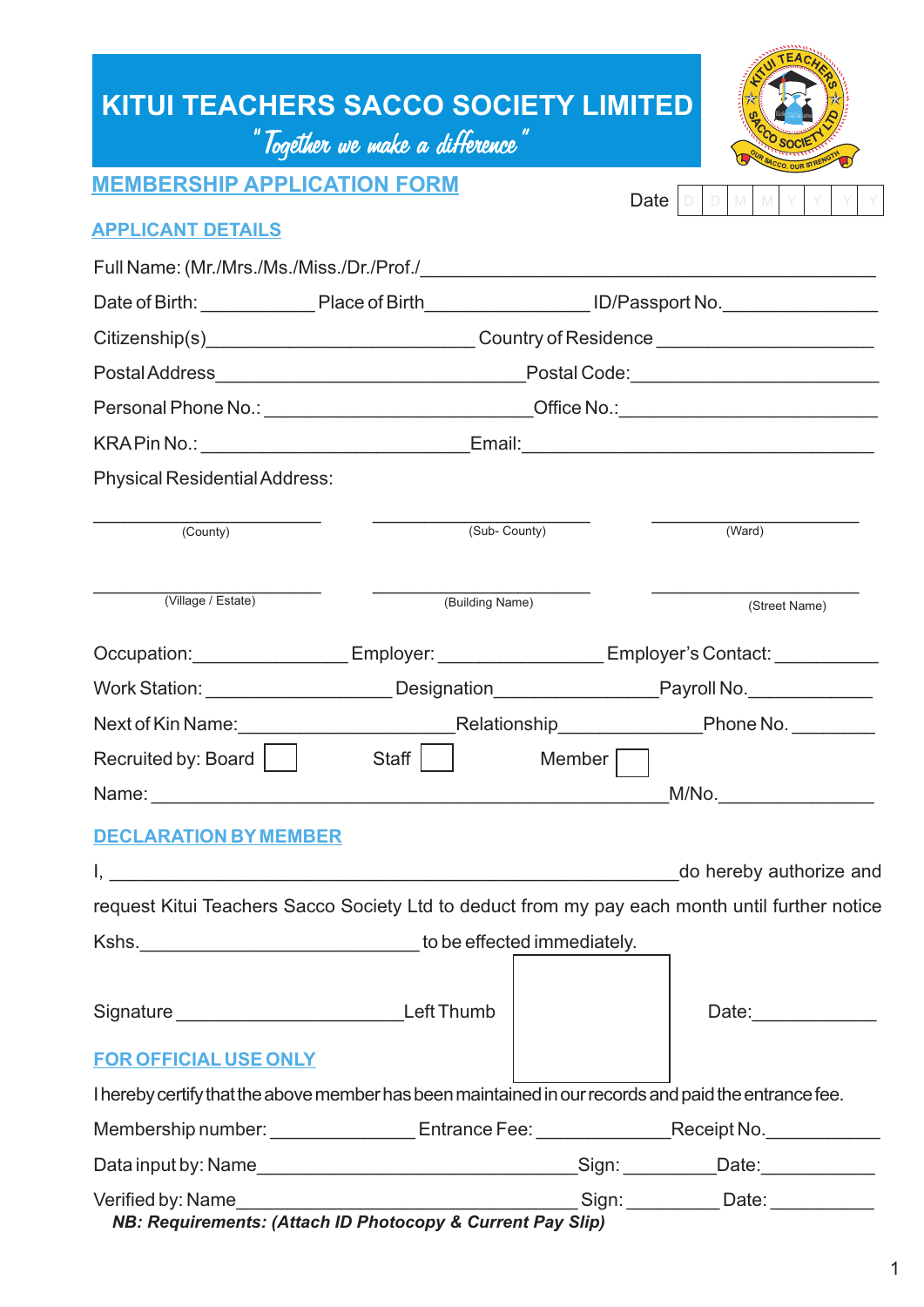# **FRONT OFFICE SERVICES ACTIVITY (FOSA)**

## **FOSA ACCOUNT OPENING APPLICATION FORM**

| <u>I, Mr./Mrs./Miss./Ms./_____________</u>                                   |  |                                                                                                     |     |                                                                                        |  |
|------------------------------------------------------------------------------|--|-----------------------------------------------------------------------------------------------------|-----|----------------------------------------------------------------------------------------|--|
|                                                                              |  | (Name as per ID Card in block letters)                                                              |     |                                                                                        |  |
|                                                                              |  |                                                                                                     |     | Do hereby make an application to open an account with KITUI TEACHERS SACCO SOCIETY LTD |  |
|                                                                              |  | M/No.___________________P/No. ______________ID No. __________________Mobile No.____________________ |     |                                                                                        |  |
| <b>Physical Residential Address:</b>                                         |  |                                                                                                     |     |                                                                                        |  |
| (County)                                                                     |  | (Sub- County)                                                                                       |     | (Ward)                                                                                 |  |
| (Village / Estate)                                                           |  | (Building Name)                                                                                     |     | (Street Name)                                                                          |  |
| Recruited by: Board   Staff                                                  |  | Member                                                                                              |     | Name: <u>_____________________</u>                                                     |  |
| M/No.                                                                        |  |                                                                                                     |     |                                                                                        |  |
| Applicant Signature: __________________________ Left Thumb                   |  |                                                                                                     |     | Date                                                                                   |  |
|                                                                              |  |                                                                                                     |     |                                                                                        |  |
| <b>CHEQUE BOOK</b>                                                           |  |                                                                                                     |     |                                                                                        |  |
| Would you like to be issued with a Cheque Book?                              |  |                                                                                                     | Yes | No                                                                                     |  |
| If yes, how many leaves<br>25<br>50<br>100                                   |  |                                                                                                     |     |                                                                                        |  |
| <b>CARD SERVICES</b>                                                         |  |                                                                                                     |     |                                                                                        |  |
| Would you like to be issued with an ATM Card?<br>Yes<br>No                   |  |                                                                                                     |     |                                                                                        |  |
| <b>MOBILE BANKING</b>                                                        |  |                                                                                                     |     |                                                                                        |  |
| Would you like to register for Mobile Banking Services for this Account? Yes |  |                                                                                                     |     | $\mathsf{No}$                                                                          |  |
|                                                                              |  |                                                                                                     |     |                                                                                        |  |
| <b>FOR OFFICIAL USE ONLY</b>                                                 |  |                                                                                                     |     |                                                                                        |  |
|                                                                              |  |                                                                                                     |     |                                                                                        |  |
|                                                                              |  |                                                                                                     |     | Account opened by: Name                                                                |  |
|                                                                              |  |                                                                                                     |     |                                                                                        |  |
| Signature: _________________________                                         |  |                                                                                                     |     |                                                                                        |  |
|                                                                              |  |                                                                                                     |     |                                                                                        |  |

*NB: Requirements: (Attach ID Photocopy)*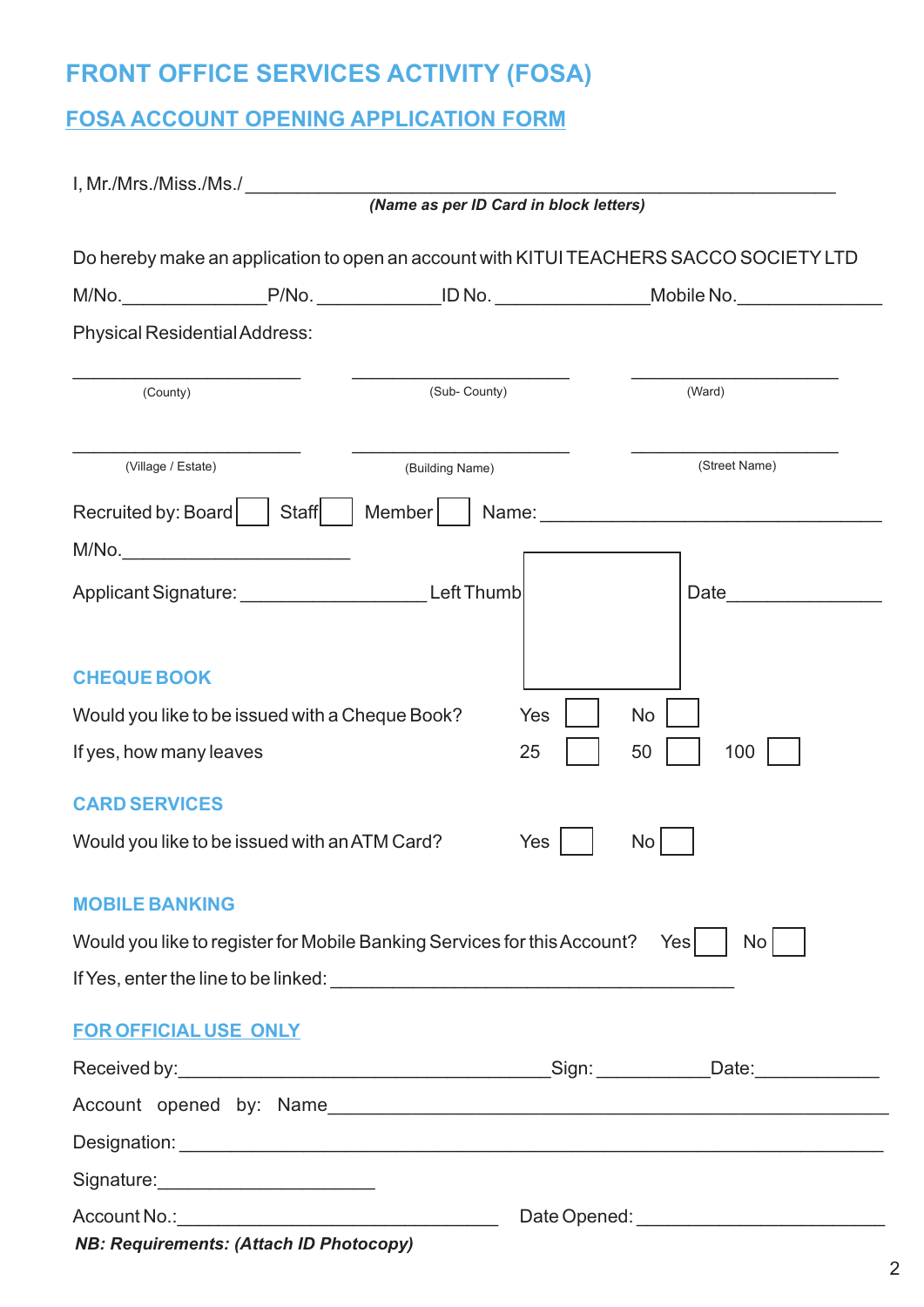## **BIOMETRIC DATA CAPTURE FORM**

|                                                                                                  | Date: ________________                                                                                                                                                                                                                                                                            |  |  |
|--------------------------------------------------------------------------------------------------|---------------------------------------------------------------------------------------------------------------------------------------------------------------------------------------------------------------------------------------------------------------------------------------------------|--|--|
| To the Branch Manager,                                                                           |                                                                                                                                                                                                                                                                                                   |  |  |
|                                                                                                  |                                                                                                                                                                                                                                                                                                   |  |  |
|                                                                                                  |                                                                                                                                                                                                                                                                                                   |  |  |
|                                                                                                  |                                                                                                                                                                                                                                                                                                   |  |  |
|                                                                                                  |                                                                                                                                                                                                                                                                                                   |  |  |
|                                                                                                  | I hereby give consent for the capture of my biometric information, as indicated herein, for the<br>purpose of identification and transactions authentication. The use of the captured information<br>may be implemented by Kitui Teachers Sacco Society Ltd as and when the Sacco may see it fit. |  |  |
| <b>FOR OFFICIAL USE</b>                                                                          |                                                                                                                                                                                                                                                                                                   |  |  |
| Original identification document seen?<br>Passport/ID Card No.: ________________________________ | (Check ' $\checkmark$ ' if seen)                                                                                                                                                                                                                                                                  |  |  |
| L <sub>2</sub><br>R <sub>2</sub><br>R1                                                           | Please check $(\checkmark)$ the captured fingers as labelled<br>in the diagram alongside                                                                                                                                                                                                          |  |  |
| L3<br>_RT<br>L4<br>R4                                                                            | <b>LEFT HAND</b><br>LT<br>L1<br>L2<br>$\lfloor 3 \rfloor$<br>$\lfloor 4 \rfloor$                                                                                                                                                                                                                  |  |  |
|                                                                                                  | <b>RIGHT HAND</b><br><b>RT</b><br>R1<br>R2<br>R3<br>R4                                                                                                                                                                                                                                            |  |  |
|                                                                                                  |                                                                                                                                                                                                                                                                                                   |  |  |
|                                                                                                  |                                                                                                                                                                                                                                                                                                   |  |  |
| Authorized by:                                                                                   | Signature:                                                                                                                                                                                                                                                                                        |  |  |